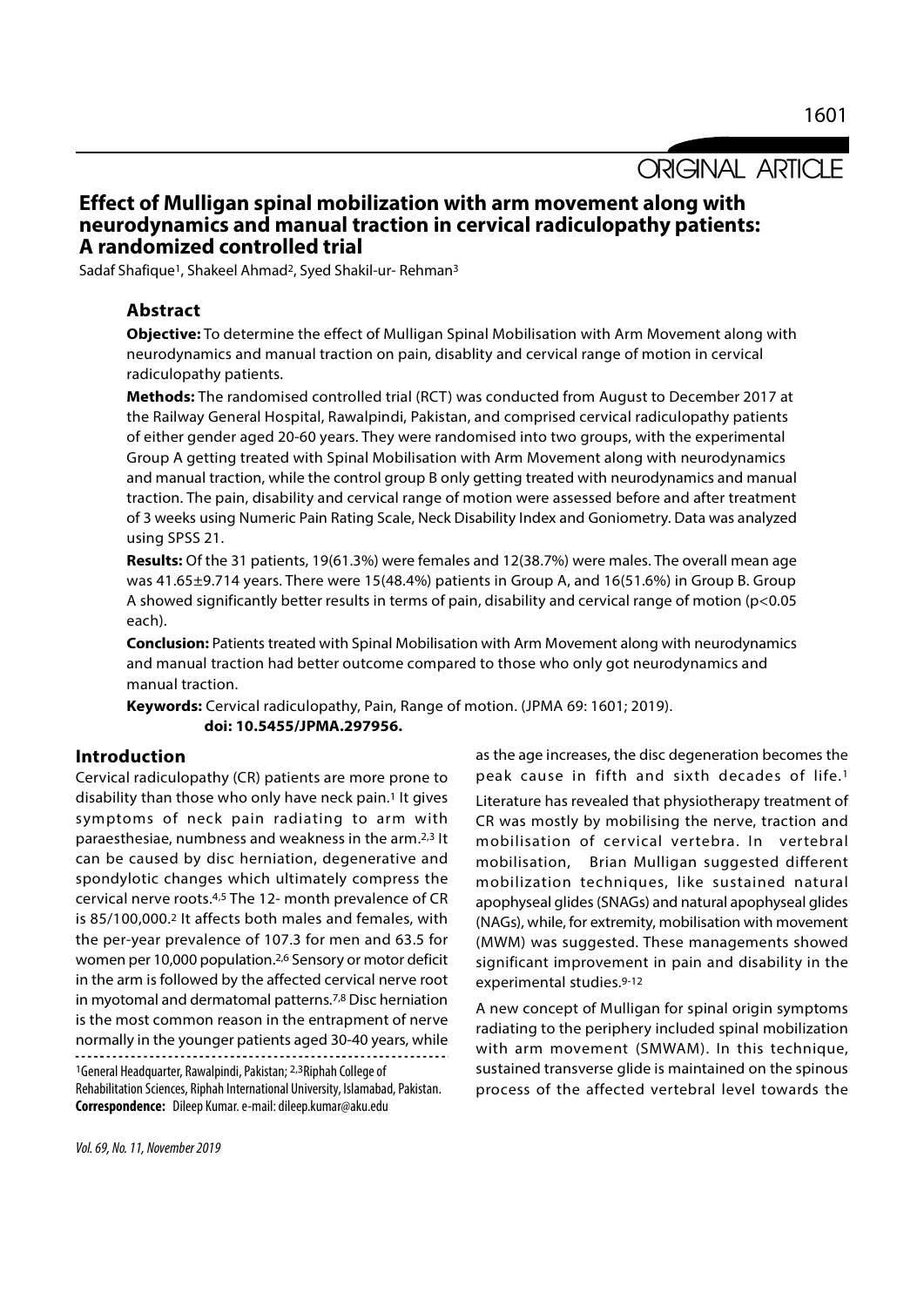unaffected side while actively performing the limited peripheral joint movement. The mobilisation must be pain-free and sustained throughout the range of extremity movement. The principle behind this approach is when the movement in the shoulder joint occurs, the spinal movements also take place due to the attachment of muscles from the scapula, cervical and upper thoracic spine. It helps in generating myotomal movement as the patient is learning that limited movement.13

The current study was planned to see the effect of SMWAM along with neurodynamics and manual traction on pain, disability and cervical range of motion (ROM) in CR patients.

### Patients and Methods

The randomised controlled trial (RCT) was conducted from August to December 2017 at the Physical Therapy and Rehabilitation outpatient department (OPD) of the Railway General Hospital (RGH), Rawalpindi, Pakistan, after approval was granted by the institutional ethics committee and by the of Riphah College of Rehabilitation Sciences, Islamabad. The subjects were diagnosed on the basis of clinical prediction rule which comprises Spurling test, Distraction test, Upper limb tension test 1 and ipsilateral cervical rotation less than 60 degrees. Three out of these 4 elements confirm a CR diagnosis. Patients of either gender aged 20-60 years with pain and paraesthesia in the unilateral upper extremity and with limited cervical ROM were included, while patients with bilateral upper extremity symptoms, history of previous cervical or thoracic spine injury, recent fracture or surgery in and around the shoulder, any systemic disease and with unstable spine were excluded. Informed consent was taken from all the participants.

Sample size was calculated using OpenEpi tool<sup>14</sup> with 95% confidence level. The subjects were randomly allocated using a lottery method into the two treatment groups A and B.

Patients in both the groups were treated with conventional treatment, neurodynamics and manual traction, while SMWAM was given to only Group A. In conventional treatment, hot pack was applied for 10 minutes, active ranges of motion (AROMs) performed with 3 sets of 10 repetitions and isometrics for each movement was repeated 20 times with the hold of 6 to 10 seconds in each repetition. For neurodynamics, sliding technique was used with a set of 10 repetitions in each session. Manual traction was given for 10 minutes with a pull for 10 sec and rest was 5 sec. Mulligan SMWAM was given to only Group A patients by maintaining transverse glide with 10 repetitions in the first session increasing to 30 repetitions with the sets of 3 in further sessions.

A structured questionnaire was used to collect data before and after the completion of 3-week treatment protocol with 2 sessions per week. Pain intensity was recorded by Numeric Pain Rating Scale (NPRS) and degree of disability was assessed by Neck Disability Index (NDI), whereas ROM limitation was measured by Universal Goniometer for both groups. Data was analysed using SPSS 21. Parametric test i-e. independent T-test and paired sample T-test were applied on NDI and all the cervical ranges except right side bending, while nonparametric tests i-e. Wilcoxon signed rank test and Mann-Whitney test were applied on NPRS and cervical right side bending.

#### Results

Of the 47 patients initially assessed, 38(81%) met the criteria. The sample was divided into two equal groups of 19(50%) each. Subsequently, 4(21%) patients from Group A and 3(16%)from Group B dropped out, leaving the final sample size to be 31(82%); 15(48.4%) patients in Group A and 16(51.6%) in Group B. Overall, 19(61.3%) patients were females and 12(38.7%) were males, and the mean age of the entire sample was 41.65±9.714 years. (Table 1). Within-the-group difference showed significant results (p<0.05), but when the groups were compared, Group A showed significantly better results in terms of pain, disability and cervical ROM (p<0.05 each) (Table 2). With the reduction in pain and disability,

#### Table-1: Demographics.

| <b>Variables</b>    | <b>Study population</b><br>$(n=31)$ | <b>Group A</b><br>$(n=15)$ | <b>Group B</b><br>$(n=16)$ |
|---------------------|-------------------------------------|----------------------------|----------------------------|
| Age (mean $\pm$ SD) | $41.65 + 9.714$                     | $42.33 + 10.383$           | $41 + 9.338$               |
| <b>Gender: Male</b> | 12 (38.7%)                          | $5(33.3\%)$                | $7(43.8\%)$                |
| Female              | 19 (61.3%)                          | 10 (66.7%)                 | 9(56.3%)                   |

SD: Standard deviation

| Table-2: Pre and Post-procedure values of NPRS and NDI of both the groups. |  |
|----------------------------------------------------------------------------|--|
|                                                                            |  |

| <b>TODIC 2.</b> The and Fost procedure values of MITS and NDT of both the groups. |                    |                                     |                                    |                 |  |  |
|-----------------------------------------------------------------------------------|--------------------|-------------------------------------|------------------------------------|-----------------|--|--|
| <b>Study Variables</b>                                                            | Group              | Pre                                 | Post                               | <i>p</i> -value |  |  |
| NPRS (mean $\pm$ SD)                                                              | Group A<br>Group B | $6.87 \pm 1.06$<br>$6.94 \pm 0.854$ | $1.40 + 0.986$<br>$2.81 \pm 0.981$ | 0.001           |  |  |
| $NDI$ (mean $\pm SD$ )                                                            | Group A<br>Group B | $23.67 + 7.889$<br>$20.19 + 6.755$  | $5.20 \pm 1.971$<br>$8.13 + 4.209$ | 0.02            |  |  |

NPRS: Numeric Pain Rating Scale, NDI: Neck Disability Index.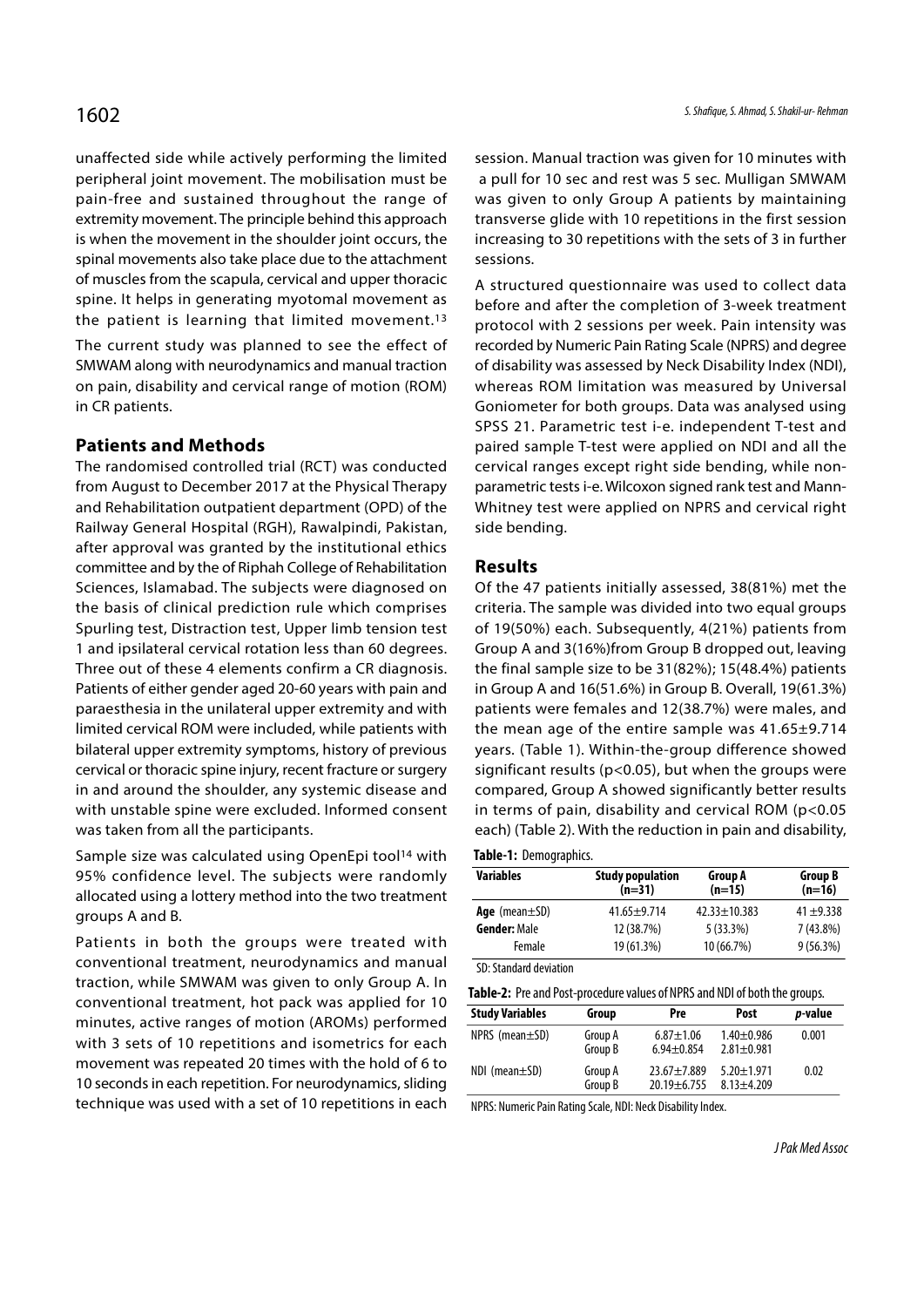

Figure: Cervical range of motion (ROM) values of both treatment groups.

SMWAM showed significant increase in cervical ROM compared to neurodynamics and manual traction alone (p<0.05) (Figure).

#### **Discussion**

The current study was conducted to determine the effects of SMWAM along with neuro-mobilisation and manual traction on pain, disability and cervical ROM in CR patients. Both the groups showed significant improvement in pain and disability, but, when compared, the experimental group showed more improvement for pain (p<0.05) and decrease in disability (p<0.05). All the cervical ranges were also improved in the experimental group compared to the control group.

Literature showed significant results for pain and disability using SMWAM. A study on 30 patients with mechanical neck pain to see the efficacy of SMWAM compared to supervised exercise programme, in which experimental group was treated with SMWAM and also by supervised exercise programme while the control 1. Magnus W, Mesfin FB. Cervical, Radiculopathy. 2017. group was managed by only supervised exercise 2. Halvorsen M, Kierkegaard M, Harms-Ringdahl K, Peolsson A, programme, showed significant improvement in there outcomes which were neck pain, disability and cervical ROM, after a period of 2 weeks of 6 treatment sessions.<sup>15</sup> 3. Eubanks JD. Cervical radiculopathy: nonoperative management Similar results were measured in the current study with significant reduction in pain, disability and improvement 4. Wainner RS, Gill H. Diagnosis and nonoperative management of in functional ability.

the entrapped nerve along with actively performing the movement affected by that nerve. This technique was 6. Thoomes EJ, Scholten-Peeters GG, de Boer AJ, Olsthoorn RA, Verkerk also studied on the lower extremity with the name Spinal Mobilisation with Leg Movement (SMWLM) on 30 patients with lumbar radiculopathy. Conventional 7. Kim HJ, Nemani VM, Piyaskulkaew C, Vargas SR, Riew KD. Cervical treatment was given to both groups while SMWLM was

Vol. 69, No. 11, November 2019

given to experimental group along with conventional treatment. After the completion of the study, the results showed significant improvement in pain and functional ability.16

Another study, which was done to measure effect on grip strength and pain in patients with radiating arm pain, comprised 50 patients. Some were treated with SMWAM while others with only conventional treatment. Cross-analysis was done for pain and grip strength between the groups. It was concluded that patients treated with SMWAM had better managed pain and their grip strength was more effectively than those given the conventional treatment alone.17

In terms of limitations, the current study was done at a single centre with a small sample size which was due to non-availability of CR patients. Besides, cervical ROM was measured by Goniometer as the Inclinometer was not available. And, finally, due to unavailability of a registration office for RCTs in Pakistan, the current trial could not obtain a Registration Number.

#### Conclusion

Patients treated with SMWAM along with neurodynamics and manual traction managed pain, disability and ROM issues more effectively compared to those treated with was measured by Gomometer as the incliniometer was<br>not available. And, finally, due to unavailability of a<br>registration office for RCTs in Pakistan, the current trial<br>could not obtain a Registration Number.<br>**Conclusion**<br>Pa

Disclaimer: None. Conflict of Interest: None. Source of Funding: None.

#### References

- 
- and manual traction managed pain, disability and ROM<br>
issues more effectively compared to those treated with<br>
neurodynamics and manual traction alone.<br> **Disclaimer:** None.<br> **Source of Funding:** None.<br> **References**<br>
1. Magn issues more effectively compared to those treated with<br>
neurodynamics and manual traction alone.<br> **Disclaimer:** None.<br> **Conflict of Interest:** None.<br> **Source of Funding:** None.<br> **References**<br>
1. Magnus W, Mesfin FB. Cervic Dedering Å. Dimensions Underlying Measures of Disability, Personal Factors, and Health Status in Cervical Radiculopathy: A Cross-Sectional Study. Medicine (Baltimore) 2015; 94: e999. **Disclaimer:** None.<br> **Source of Funding:** None.<br> **References**<br>
1. Magnus W, Mesfin FB. Cervical, Radiculopathy. 2017.<br>
2. Halvorsen M, Kierkegaard M, Harms-Ringdahl K, Peolsson A,<br>
Dedering Å. Dimensions Underlying Measure **Source of Funding:** None.<br> **References**<br>
1. Magnus W, Mesfin FB. Cervical, Radiculopathy. 2017.<br>
2. Halvorsen M, Kierkegaard M, Harms-Ringdahl K, Peolsson A,<br>
Dedering Å. Dimensions Underlying Measures of Disability, Pers **Refrences**<br>
1. Magnus W, Mesfin FB. Cervical, Radiculopathy. 2017.<br>
2. Halvorsen M, Kierkegaard M, Harms-Ringdahl K, Peolsson A,<br>
Dedering Å. Dimensions Underlying Measures of Disability, Personal<br>
Factors, and Health Sta
- of neck pain and radicular symptoms. Am Fam Physician 2010; 81: 33-40.
- cervical radiculopathy. J Orthop Sports Phys Ther 2000; 30: 728- 44.
- The concept of SMWAM is to mobilise the spine above 5. Kim KT, Kim YB. Cervical Radiculopathy due to Cervical Degenerative Diseases : Anatomy, Diagnosis and Treatment. J Korean Neurosurg Soc 2010; 48: 473-9.
- Dedering Å. Dimensions Underlying Measures of Disability, Personal<br>Factors, and Health Status in Cervical Radiculopathy: A Cross-<br>Sectional Study. Medicine (Baltimore) 2015; 94: e999.<br>Subanks JD. Cervical radiculopathy: no K, Lin C, et al. Lack of uniform diagnostic criteria for cervical radiculopathy in conservative intervention studies: a systematic review. Eur Spine J 2012; 21: 1459-70. of neck pain and radicular symptoms. Am Fam Physician 2010; 81:<br>
33-40.<br>
4. Wainner RS, Gill H. Diagnosis and nonoperative management of<br>
cervical radiculopathy. J Orthop Sports Phys Ther 2000; 30: 728-<br>
44.<br>
5. Kim KT, Ki
	- radiculopathy: Incidence and treatment of 1,420 consecutive cases. Asian Spine J 2016; 10: 231-7.